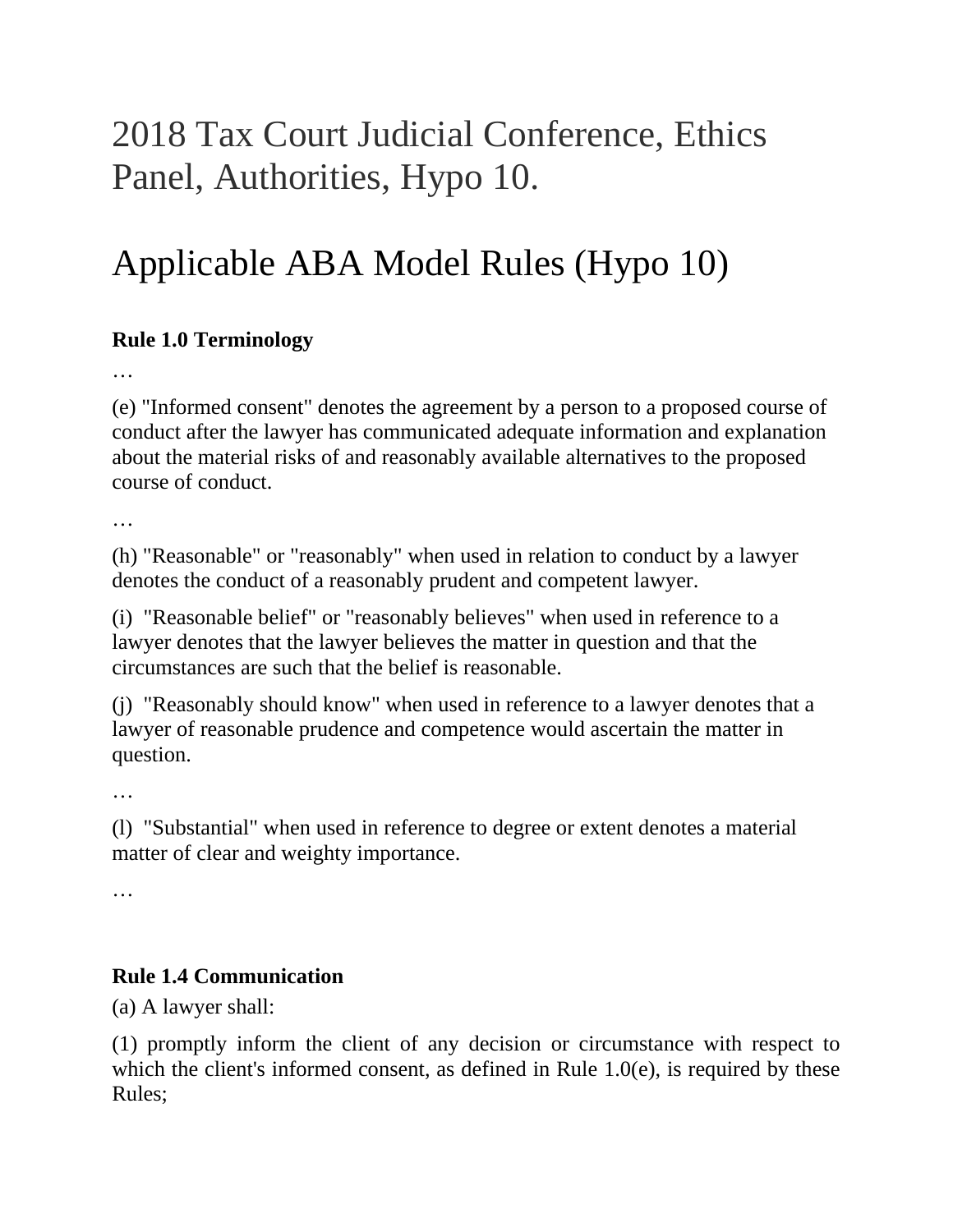(2) reasonably consult with the client about the means by which the client's objectives are to be accomplished;

(3) keep the client reasonably informed about the status of the matter;

(4) promptly comply with reasonable requests for information; and

(5) consult with the client about any relevant limitation on the lawyer's conduct when the lawyer knows that the client expects assistance not permitted by the Rules of Professional Conduct or other law.

(b) A lawyer shall explain a matter to the extent reasonably necessary to permit the client to make informed decisions regarding the representation.

## **Rule 1.6 Confidentiality Of Information**

(a) A lawyer shall not reveal information relating to the representation of a client unless the client gives informed consent, the disclosure is impliedly authorized in order to carry out the representation or the disclosure is permitted by paragraph (b).

(b) A lawyer may reveal information relating to the representation of a client to the extent the lawyer reasonably believes necessary:

(1) to prevent reasonably certain death or substantial bodily harm;

(2) to prevent the client from committing a crime or fraud that is reasonably certain to result in substantial injury to the financial interests or property of another and in furtherance of which the client has used or is using the lawyer's services;

(3) to prevent, mitigate or rectify substantial injury to the financial interests or property of another that is reasonably certain to result or has resulted from the client's commission of a crime or fraud in furtherance of which the client has used the lawyer's services;

(4) to secure legal advice about the lawyer's compliance with these Rules;

(5) to establish a claim or defense on behalf of the lawyer in a controversy between the lawyer and the client, to establish a defense to a criminal charge or civil claim against the lawyer based upon conduct in which the client was involved, or to respond to allegations in any proceeding concerning the lawyer's representation of the client;

(6) to comply with other law or a court order; or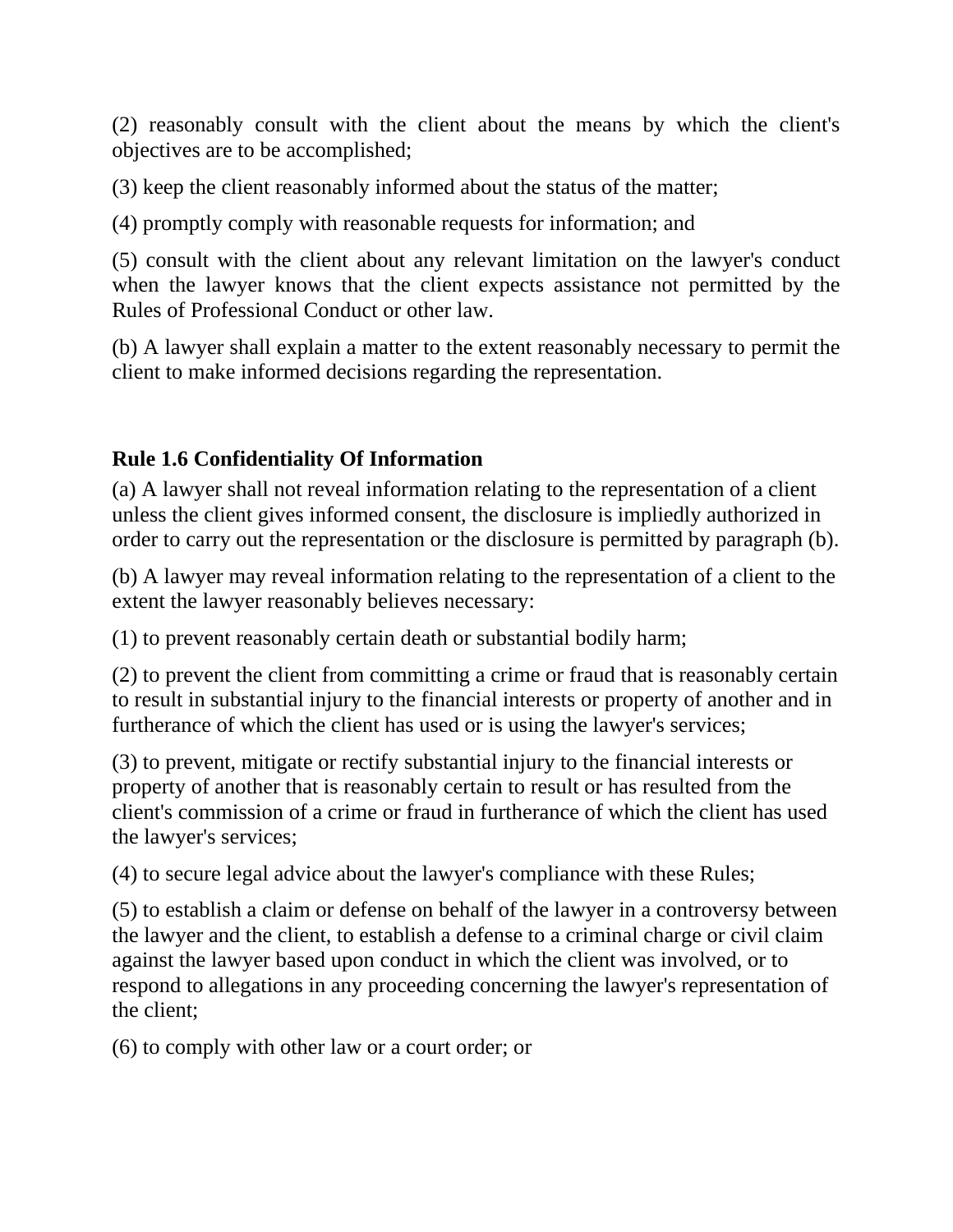(7) to detect and resolve conflicts of interest arising from the lawyer's change of employment or from changes in the composition or ownership of a firm, but only if the revealed information would not compromise the attorney-client privilege or otherwise prejudice the client.

(c) A lawyer shall make reasonable efforts to prevent the inadvertent or unauthorized disclosure of, or unauthorized access to, information relating to the representation of a client.

# **Rule 1.9 Duties To Former Clients**

…

(b) A lawyer shall not knowingly represent a person in the same or a substantially related matter in which a firm with which the lawyer formerly was associated had previously represented a client

(1) whose interests are materially adverse to that person; and

(2) about whom the lawyer had acquired information protected by Rules 1.6 and 1.9(c) that is material to the matter;

unless the former client gives informed consent, confirmed in writing.

(c) A lawyer who has formerly represented a client in a matter or whose present or former firm has formerly represented a client in a matter shall not thereafter:

(1) use information relating to the representation to the disadvantage of the former client except as these Rules would permit or require with respect to a client, or when the information has become generally known; or

(2) reveal information relating to the representation except as these Rules would permit or require with respect to a client.

## **Rule 1.18 Duties To Prospective Client**

(a) A person who consults with a lawyer about the possibility of forming a clientlawyer relationship with respect to a matter is a prospective client.

(b) Even when no client-lawyer relationship ensues, a lawyer who has learned information from a prospective client shall not use or reveal that information, except as Rule 1.9 would permit with respect to information of a former client.

…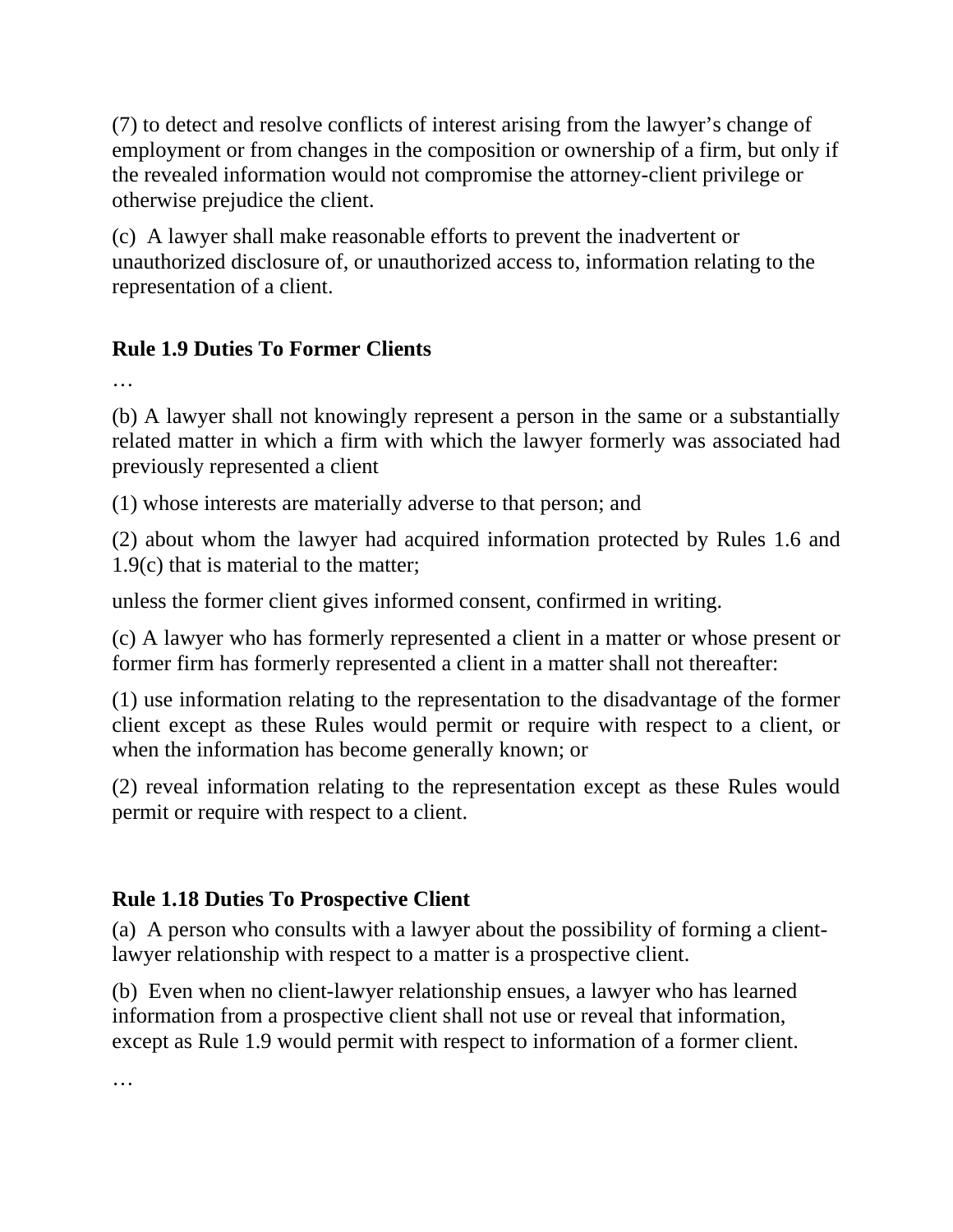### **Rule 3.3 Candor Toward The Tribunal**

(a) A lawyer shall not knowingly:

(1) make a false statement of fact or law to a tribunal or fail to correct a false statement of material fact or law previously made to the tribunal by the lawyer;

(2) fail to disclose to the tribunal legal authority in the controlling jurisdiction known to the lawyer to be directly adverse to the position of the client and not disclosed by opposing counsel; or

(3) offer evidence that the lawyer knows to be false. If a lawyer, the lawyer's client, or a witness called by the lawyer, has offered material evidence and the lawyer comes to know of its falsity, the lawyer shall take reasonable remedial measures, including, if necessary, disclosure to the tribunal. A lawyer may refuse to offer evidence, other than the testimony of a defendant in a criminal matter, that the lawyer reasonably believes is false.

(b) A lawyer who represents a client in an adjudicative proceeding and who knows that a person intends to engage, is engaging or has engaged in criminal or fraudulent conduct related to the proceeding shall take reasonable remedial measures, including, if necessary, disclosure to the tribunal.

(c) The duties stated in paragraphs (a) and (b) continue to the conclusion of the proceeding, and apply even if compliance requires disclosure of information otherwise protected by Rule 1.6.

. . .

# **Rule 4.1 Truthfulness In Statements To Others**

In the course of representing a client a lawyer shall not knowingly:

(a) make a false statement of material fact or law to a third person; or

(b) fail to disclose a material fact to a third person when disclosure is necessary to avoid assisting a criminal or fraudulent act by a client, unless disclosure is prohibited by Rule 1.6.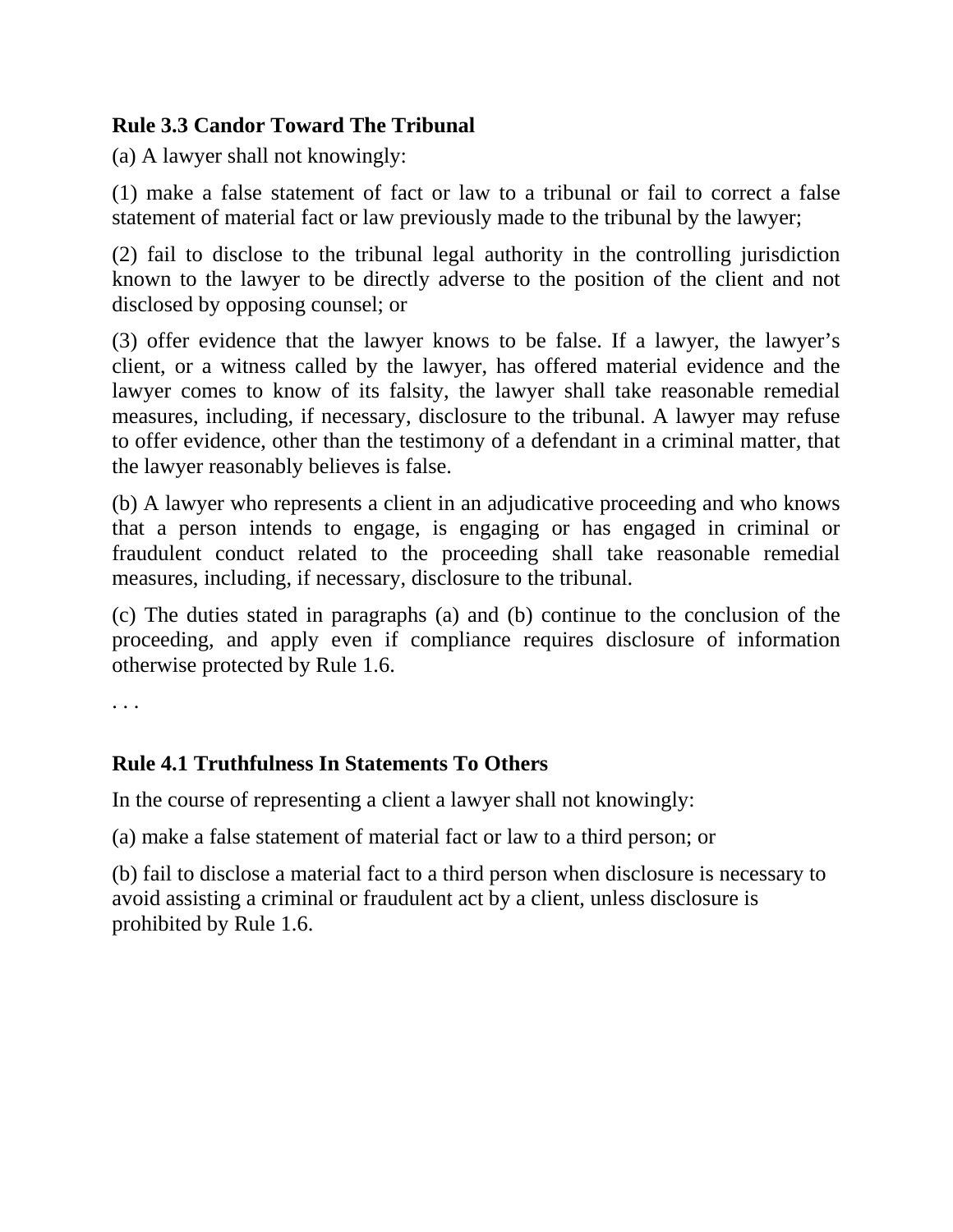# Applicable Circular 230 Provisions (Hypo 10)

## **10.20 Information to be furnished.**

- (a) *To the Internal Revenue Service.*
	- $\circ$  (1) A practitioner must, on a proper and lawful request by a duly authorized officer or employee of the Internal Revenue Service, promptly submit records or information in any matter before the Internal Revenue Service unless the practitioner believes in good faith and on reasonable grounds that the records or information are privileged.
	- <sup>o</sup> (2) Where the requested records or information are not in the possession of, or subject to the control of, the practitioner or the practitioner's client, the practitioner must promptly notify the requesting Internal Revenue Service officer or employee and the practitioner must provide any information that the practitioner has regarding the identity of any person who the practitioner believes may have possession or control of the requested records or information. The practitioner must make reasonable inquiry of his or her client regarding the identity of any person who may have possession or control of the requested records or information, but the practitioner is not required to make inquiry of any other person or independently verify any information provided by the practitioner's client regarding the identity of such persons.
	- <sup>o</sup> (3) When a proper and lawful request is made by a duly authorized officer or employee of the Internal Revenue Service, concerning an inquiry into an alleged violation of the regulations in this part, a practitioner must provide any information the practitioner has concerning the alleged violation and testify regarding this information in any proceeding instituted under this part, unless the practitioner believes in good faith and on reasonable grounds that the information is privileged.
- (b) *Interference with a proper and lawful request for records or information.* A practitioner may not interfere, or attempt to interfere, with any proper and lawful effort by the Internal Revenue Service, its officers or employees, to obtain any record or information unless the practitioner believes in good faith and on reasonable grounds that the record or information is privileged.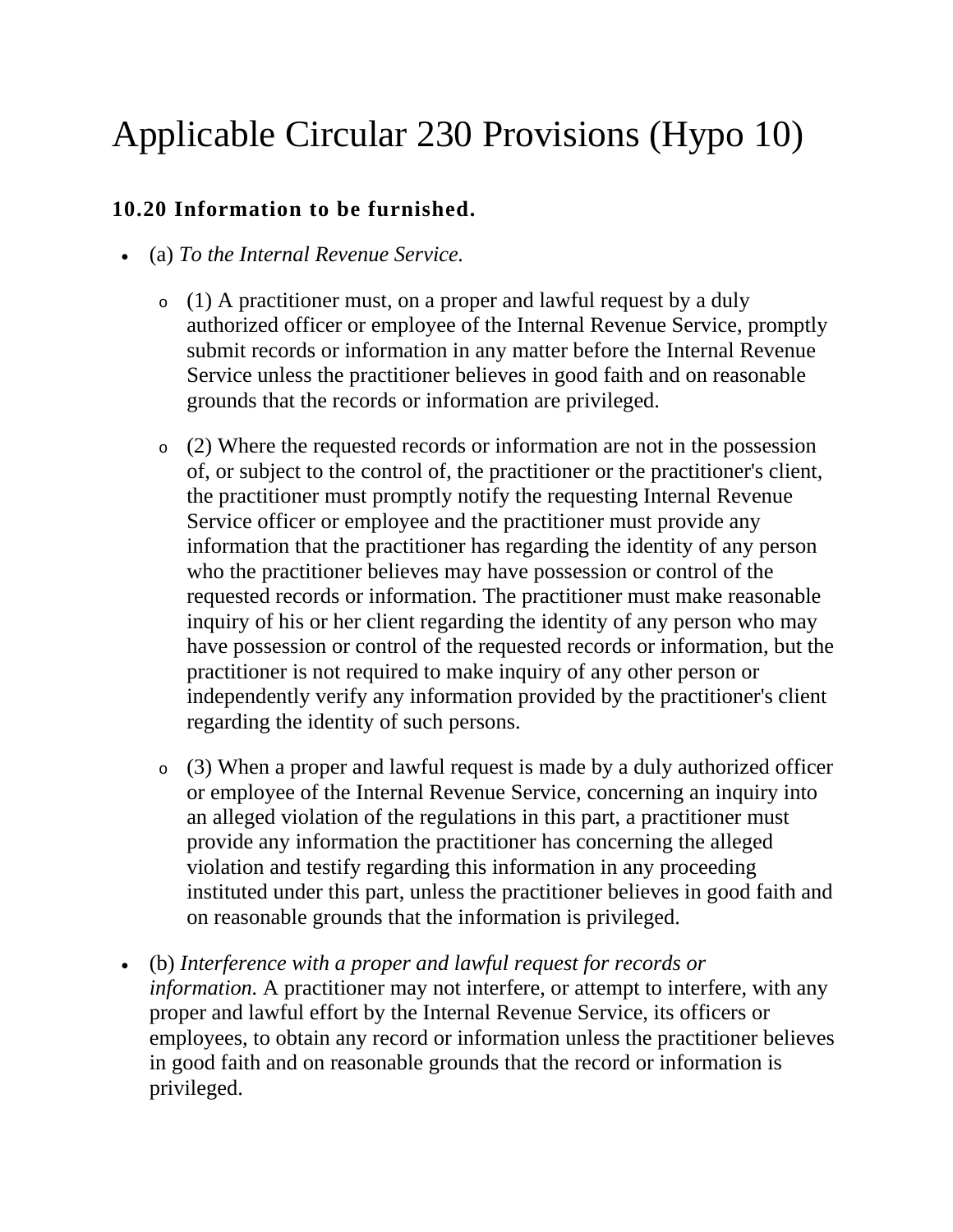# Other Applicable Authorities (Hypo 10)

# ATTORNEY-CLIENT PRIVILEGE DOCTRINE

*See* John H. Wigmore, 8 *Wigmore on Evidence* § 2292 at 554 (McNaughton rev ed 1961):

The attorney-client privilege applies only to information provided by the client and requires that the communication (1) be made in confidence, (2) occur in the course of soliciting advice from an attorney in his or her capacity as such, and (3) is relevant to the advice sought.

# WORK PRODUCT DOCTRINE

- *See* Restatement (Third) of the Law Governing Lawyers §§ 87-89: Special protections are accorded written communications reflecting the lawyer's mental impressions and legal analyses.
- *See Diversified Industries, Inc. v. Meredith*, 572 F2d 596 (8th Cir 1977): To constitute work product, there must be more than a "remote possibility" of litigation.
- *See Upjohn Co. v. United States*, 449 US 383, 101 S Ct 677, 66 L Ed 2d 584 (1981): However, the standard may be met even when tax litigation is not pending or immediately threatened.
- Tax Court Rule 70(c) amended effective July 6, 2012 to incorporate the Federal Rules of Civil Procedure 26(b)(3) exception, which provides that materials prepared in anticipation of litigation that otherwise would qualify for the work product doctrine are generally discoverable if (1) the information is essential to the opponent's case and (2) there would be an undue hardship to the opponent without access.

# COMMON INTEREST DOCTRINE

- *See, e.g., United States v. BDO Seidman, LLP*, 492 F3d 806 (7th Cir 2007) (accountant's disclosure of memorandum to attorney when law firm and accounting firm jointly serviced several clients on same or related matters remained privileged because of common interest doctrine).
- *See Schaeffler v. United States*, 113 AFTR2d (RIA) ¶ 2014-2246 (SDNY 2014), *rev'd*, 806 F3d 34 (2d Cir 2015) (sharing tax memo with consortium of banks so that consortium could determine viability of legal/tax position necessary for loan repayment did not waive privilege).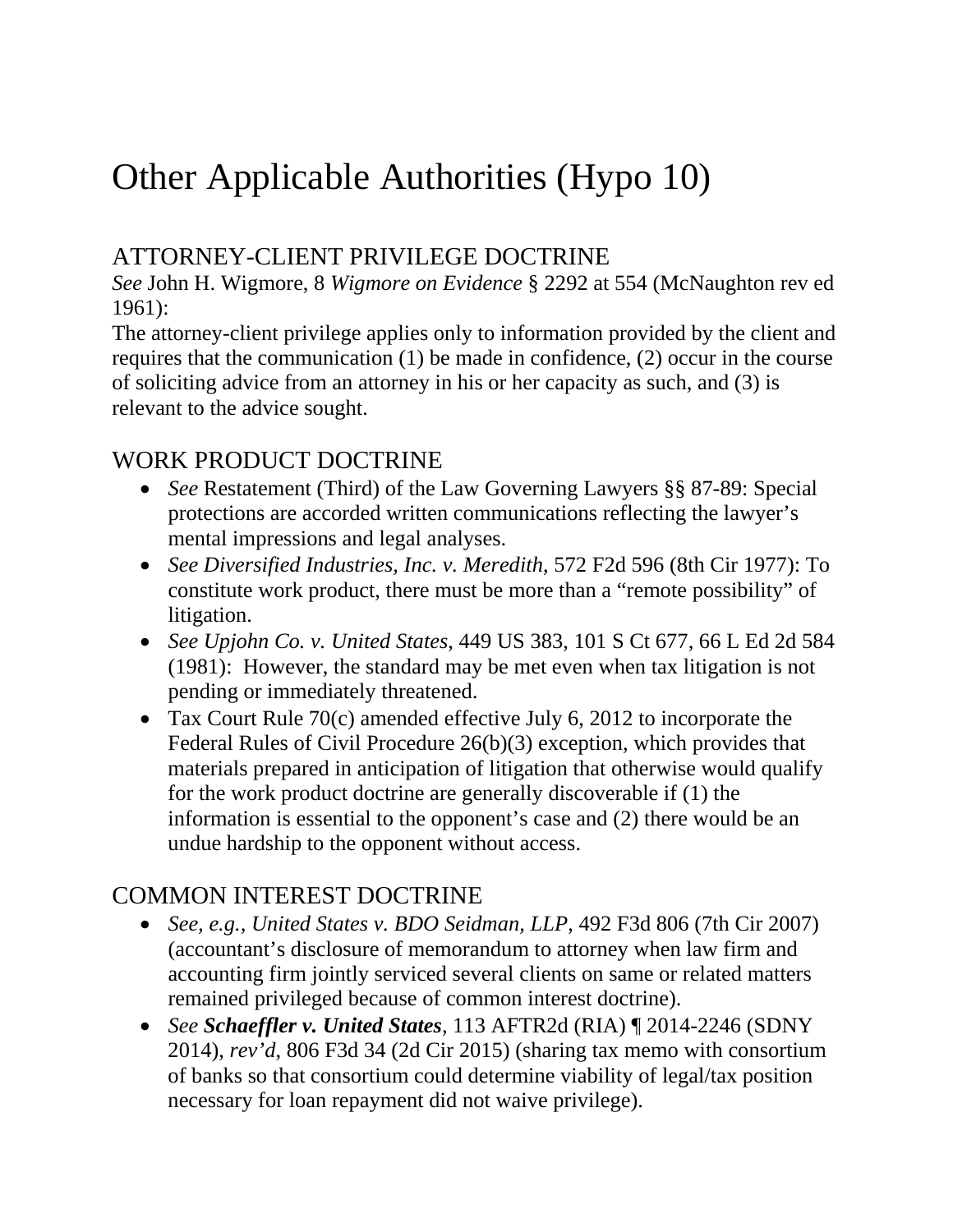## **Code § 7525**

### **(a)UNIFORM APPLICATION TO TAXPAYER COMMUNICATIONS WITH FEDERALLY AUTHORIZED PRACTITIONERS**

#### **(1)GENERAL RULE**

With respect to tax advice, the same common law protections of confidentiality which apply to a communication between a taxpayer and an attorney shall also apply to a communication between a taxpayer and any federally authorized tax practitioner to the extent the communication would be considered a privileged communication if it were between a taxpayer and an attorney.

#### **(2)LIMITATIONS**

Paragraph (1) may only be asserted in—

**(A)** any noncriminal tax matter before the Internal Revenue Service; and

**(B)** any noncriminal tax proceeding in Federal court brought by or against the United States.

#### **(3)DEFINITIONS**

For purposes of this subsection—

### **(A)Federally authorized tax practitioner**

The term "federally authorized tax practitioner" means any individual who is authorized under Federal law to practice before the Internal Revenue Service if such practice is subject to Federal regulation under section 330 of title 31, United States Code.

### **(B)Tax advice**

The term "tax advice" means advice given by an individual with respect to a matter which is within the scope of the individual's authority to practice described in subparagraph (A).

### **(b)SECTION NOT TO APPLY TO COMMUNICATIONS REGARDING TAX SHELTERS**

The privilege under subsection (a) shall not apply to any written communication which is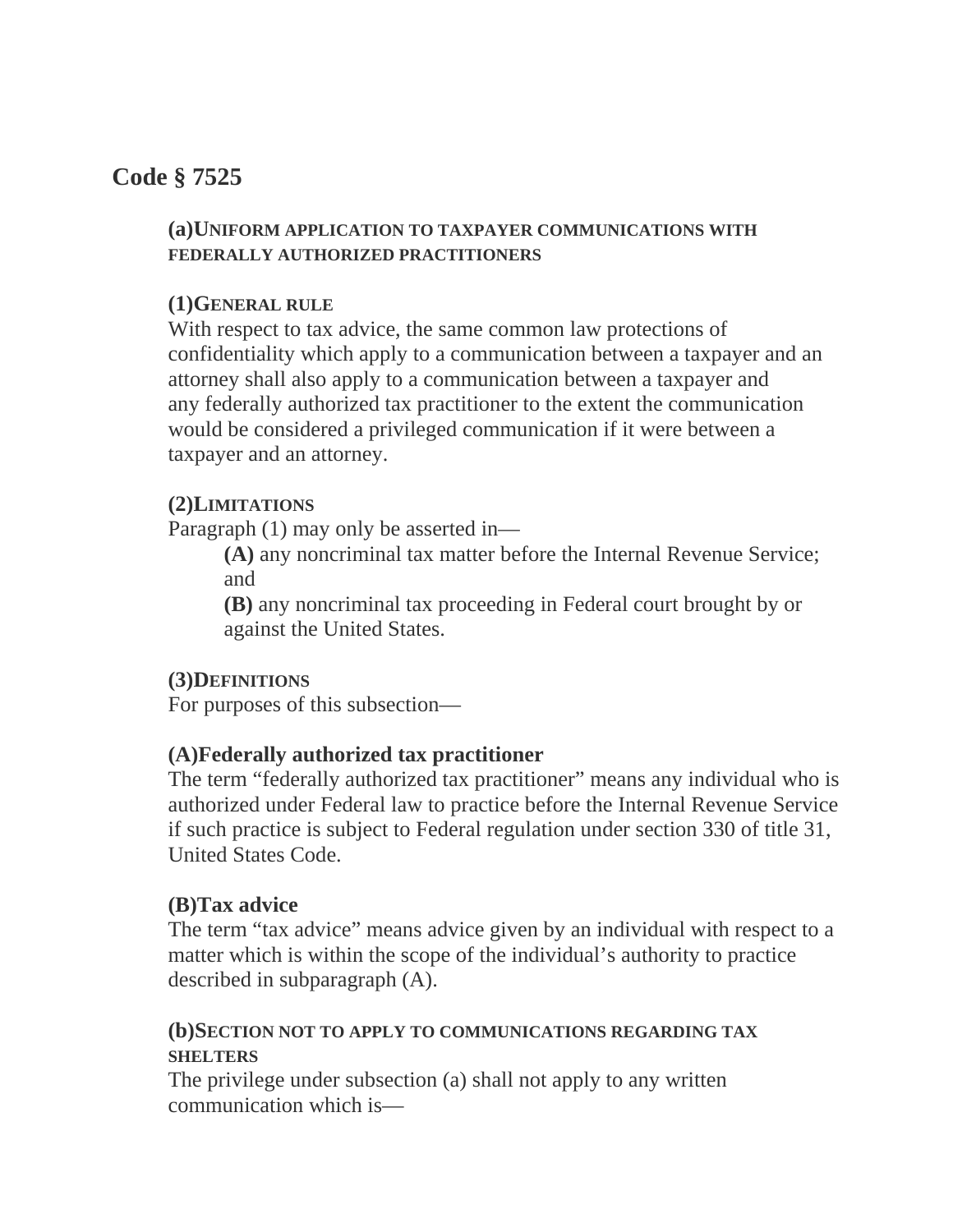**(1)** between a federally authorized tax practitioner and—

**(A)** any person,

**(B)** any director, officer, employee, agent, or representative of the person, or

**(C)** any other person holding a capital or profits interest in the person, and

**(2)** in connection with the promotion of the direct or indirect participation of the person in any tax shelter (as defined in section  $6662(d)(2)(C)(ii)$ ).

# **Federal Rules of Evidence**

# **Rule 501. Privilege in General**

The common law — as interpreted by United States courts in the light of reason and experience — governs a claim of privilege unless any of the following provides otherwise:

- the United States Constitution:
- a federal statute; or
- rules prescribed by the Supreme Court.

But in a civil case, state law governs privilege regarding a claim or defense for which state law supplies the rule of decision.

## **Rule 502. Attorney-Client Privilege and Work Product; Limitations on Waiver**

The following provisions apply, in the circumstances set out, to disclosure of a communication or information covered by the attorney-client privilege or workproduct protection.

**(a) Disclosure Made in a Federal Proceeding or to a Federal Office or Agency; Scope of a Waiver.** When the disclosure is made in a federal proceeding or to a federal office or agency and waives the attorney-client privilege or work-product protection, the waiver extends to an undisclosed communication or information in a federal or state proceeding only if:

**(1)** the waiver is intentional;

**(2)** the disclosed and undisclosed communications or information concern the same subject matter; and